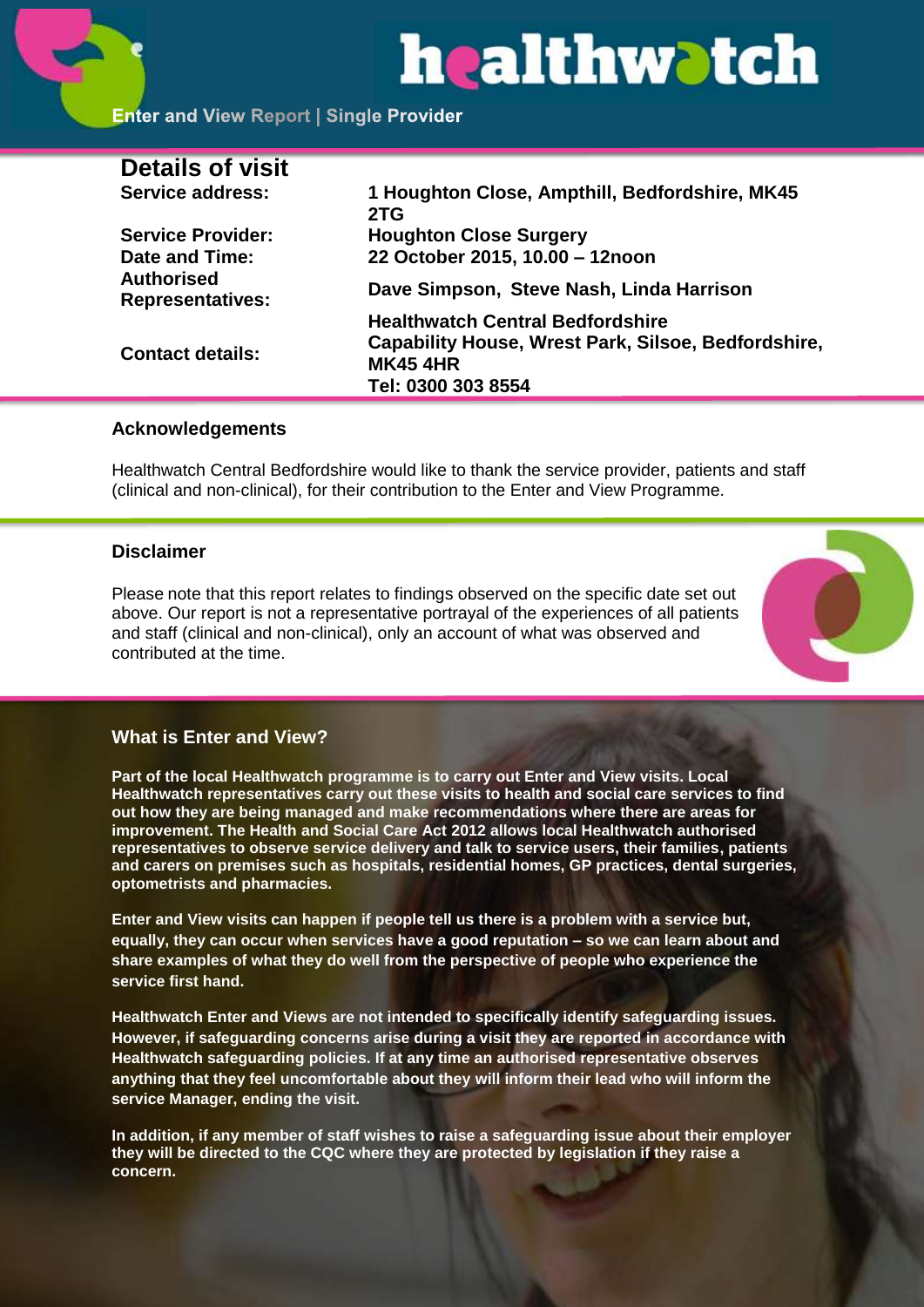#### **Purpose of the visit**

- $\triangleright$  To engage with patients of GP Practices and understand how dignity is being respected;
- $\triangleright$  Identify examples of good working practice;
- $\triangleright$  Observe patients engaging with staff (clinical and non-clinical), and their surroundings.

#### **Strategic drivers**

- Care Quality Commission dignity and wellbeing strategy.
- GP Surgeries are a Local Healthwatch priority.

#### **Methodology**

This was an announced Enter and View Visit carried out at the Houghton Close Surgery in Ampthill.

A letter and posters announcing HWCB visit were previously sent to the practice. A questionnaire was also sent to the Practice Manager to complete prior to the visit. Healthwatch Central Bedfordshire delivered copies of a questionnaire for patients to fill in, together with a 'response box', to post their completed questionnaires prior to HWCB's visit. The purpose was to minimise disruption and inconvenience to patients during the visit.

On the day of the visit, the Practice Manager arranged 'booked slots' for HWCB representatives to talk to several GPs and members of their administration and clinical staff. This was in addition to speaking to patients in the waiting area. Representatives also undertook a tour of the premises to observe accessibility, including disabled access, the availability of patient information and condition of the building.

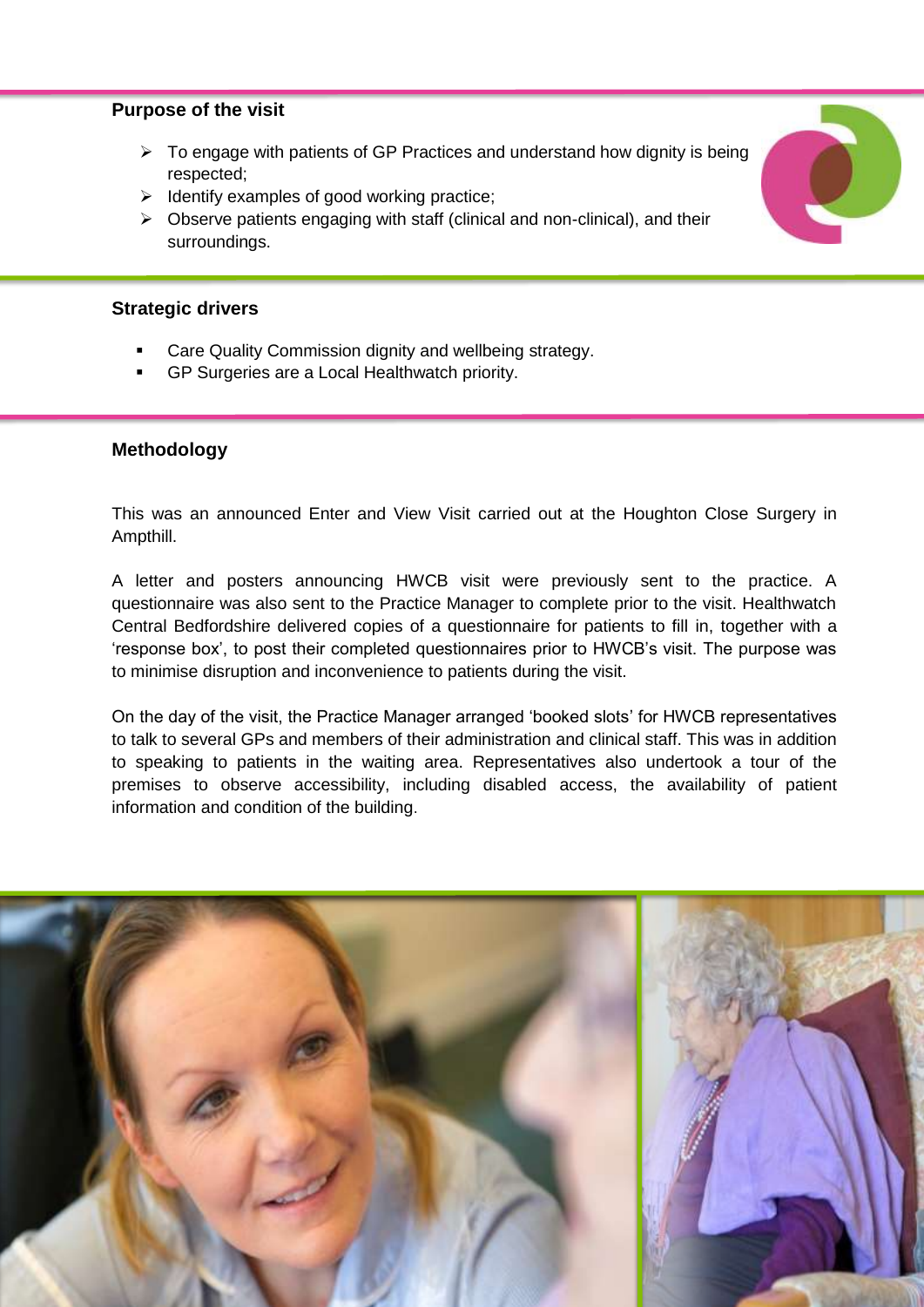## **Summary of findings**



The Practice, which is a Training Practice, operates from a purpose-built (2002) two storey building in Ampthill, which is owned by Assura Property in Warrington. The premises are well maintained, with good access for patients through a set of automatic doors into a glass walled inner lobby which opens into the reception/waiting area.

The seating in the waiting area is positioned so that it faces towards an electronic display board above the corridor which contains the consulting rooms

Should patients need access to the upper floor; this can be reached by a lift or stairs. The ground floor contains the waiting area, reception, consulting rooms, toilets (male, female and disabled) and the dispensary.

#### **Results of visit**

#### **Staff**

The Practice has the following members of staff:

- One Practice Manager;
- One Office Manager;
- Nine GPs:
- **Six Partners:**
- **Two Locums:**
- **Four Practice Nurses:**
- **Two Nurse Prescribers:**
- One Healthcare Assistant (HCA);
- One Phlebotomist;
- Nine Dispensary Staff;
- 14 Receptionists;
- **One Summariser.**

#### **Specialist Services provided**

- **Chronic Disease Management:**
- Asthma;
- COPD/Respiratory;
- CHD;
- **Atrial Fibrillation:**
- Diabetes:
- **Stroke:**
- **-** Hypertension;
- **•** Osteoporosis;
- Alcohol;
- **Dementia:**
- Mental Health:
- **Epilepsy:**
- **Learning Disabilities:**
- **End of Life:**
- **Anti-coagulation Clinics;**
- **Sexual Health;**
- Sphere Clinic:
- **Cytology**;
- Chlamydia Screening:
- · Phlebotomy;
- **Stop Smoking:**
- **Immunisation;**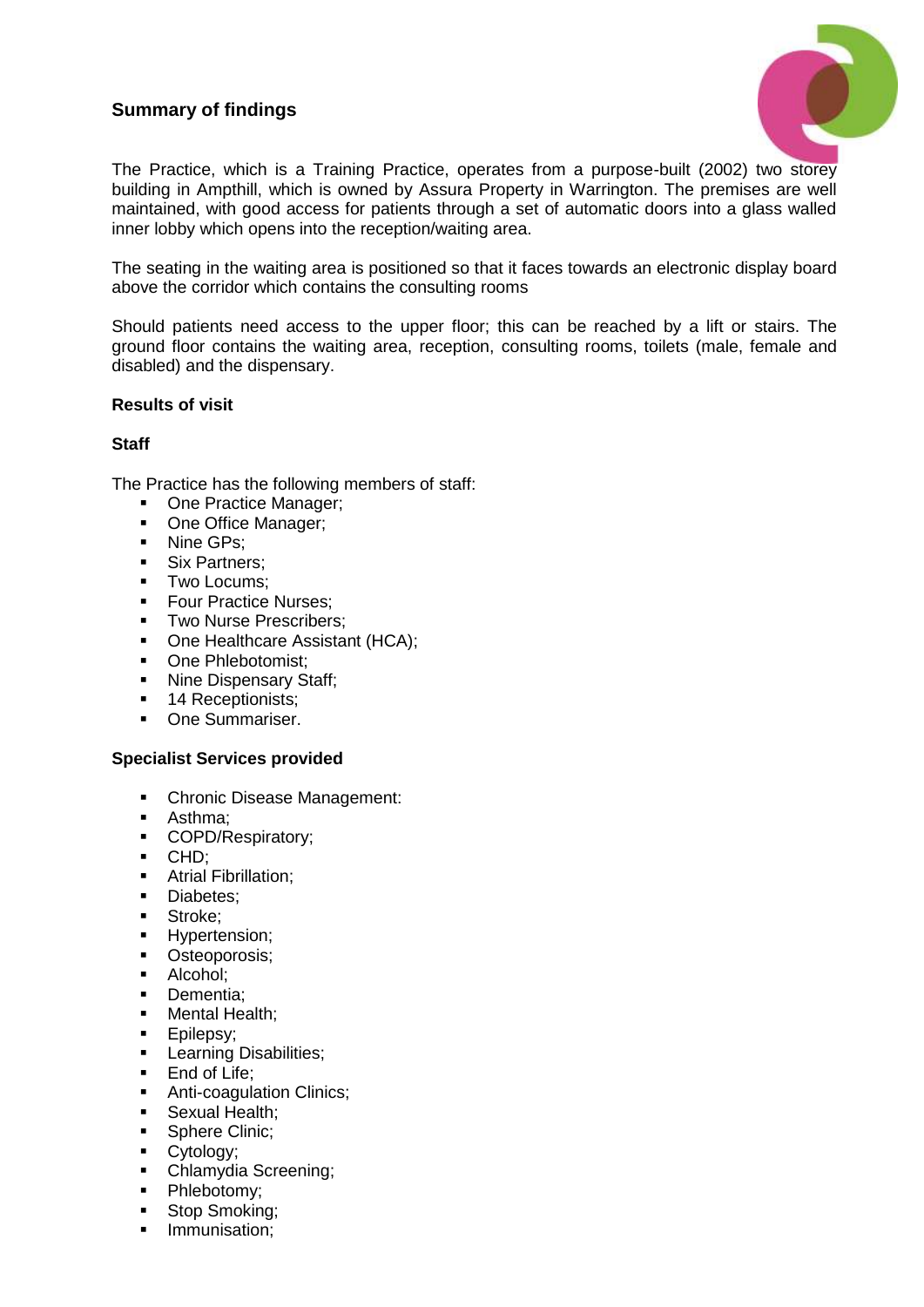- Shingles;
- Men ACWY:
- **Influenza**
- **Pheumococcal:**
- **•** Whooping Cough;
- **Minor Surgery;**
- Ambulatory BP and ECGs;
- Complex wound Care;
- **Avoiding Unplanned Admissions:**
- **Extended Hours:**
- **Healthchecks:**
- **New Patient Medicals:**
- Minor Illness.

#### **Surgery Hours**

| Monday    | 8:30 am to 6:00 pm                                 |
|-----------|----------------------------------------------------|
| Tuesday   | 8:30 am to 6:00 pm                                 |
| Wednesday | 8:30 am to 6:00 pm                                 |
| Thursday  | 8:30 am to 6:00 pm                                 |
| Friday    | 8:30 am to 6:00 pm                                 |
| Saturday  | 8:30 am to 11:00 am (pre-booked appointments only) |
| Sunday    | Closed                                             |
|           |                                                    |

#### **Environment**

#### **Other observations included:**

- Good signage outside the Surgery, including out-of-hours numbers and opening times;
- Good disabled and pram/pushchair access into the premises;
- Hand sanitisers available in several locations;
- Electronic booking-in terminal (SystmOne);
- Child-friendly waiting area;
- **HWCB** posters and leaflets displayed;
- A self-care dedicated noticeboard at front of waiting area;
- Private area available for discussion of confidential matters (test results etc.)

#### **Car Parking**

This surgery, although being situated in the area of Ampthill which is home to two other GP Practices, and which suffers from a lack of parking spaces, is fortunate in that it does have an area of dedicated parking spaces including several disabled spaces and an emergency vehicle bay adjacent to the front door. However, the Practice Manager informed representatives of her concern for the safety of patients and staff due to the general congestion in the area which has led on occasions to vehicles mounting and driving on the pavements. These concerns have been made known to the Local Authority.

The car parking area is covered by a CCTV monitoring system.

#### **Patient Information**

A good range of patient information leaflets is available in the waiting area; other information appears on the electronic display board and other noticeboards throughout the premises. The Practice website also has a good range of information and links for the benefit of patients.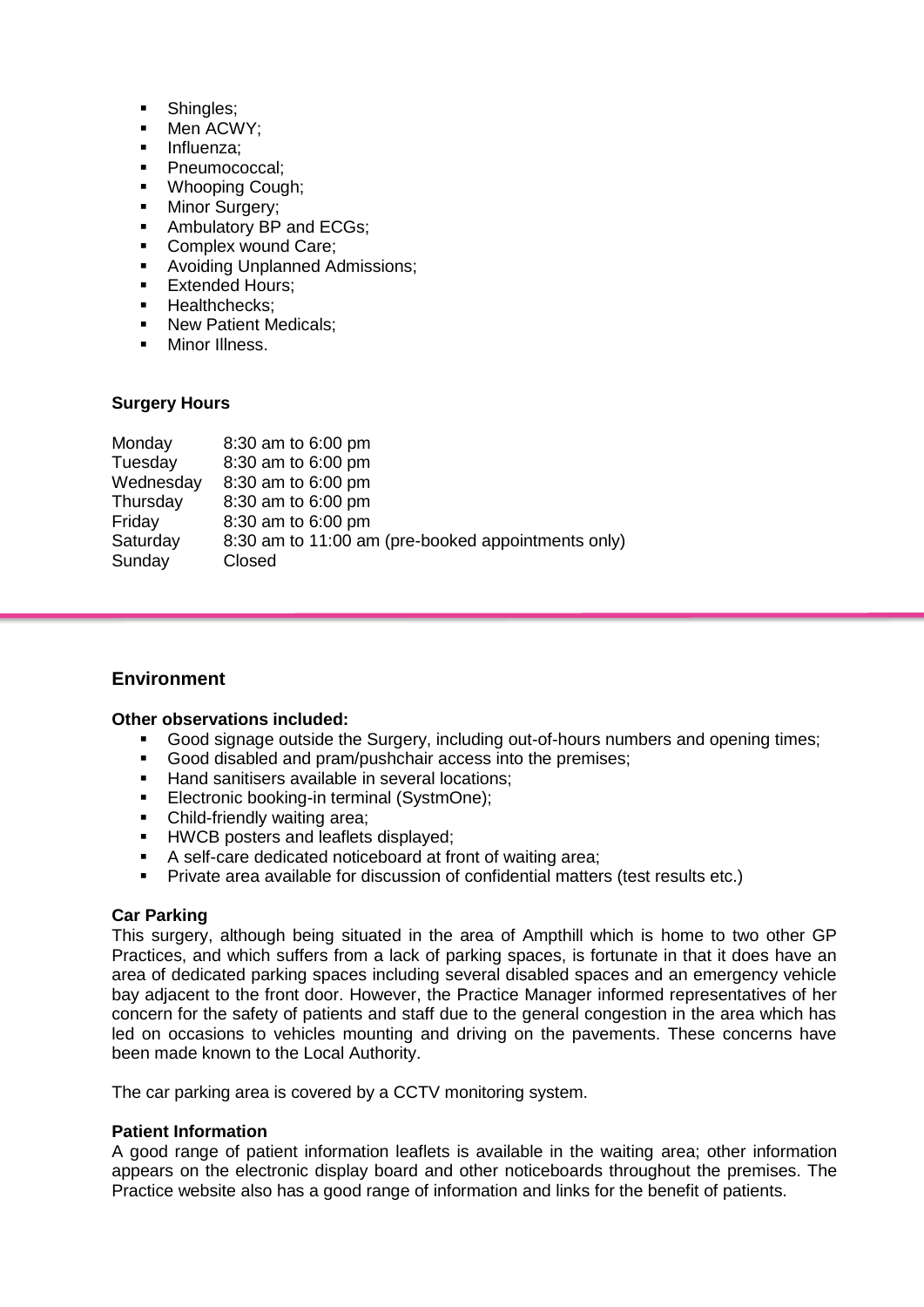#### **Registration at the Practice(s)**

The Practice Manager informed representatives that new patients can register online or in person at the surgery with proof of identity. Application forms are available at reception or are available to download on the website. Registering patients are given a 'New Patient Pack', and are invited to attend a new patient medical with an HCA while waiting for their patient records to be transferred. This serves as an induction and its purpose is 'to make the new patient feel valued'.

#### **Patient Participation Group (PPG)**

The Practice has both a PPG and a virtual PPG, the former has twelve active members and there are ten members on the virtual group. The age range is 40-80, and the group meets quarterly. The group's purpose is to feedback the patient perspective to the Practice and to be involved in the decisions taken with regard to the services offered at the Practice.

The group is also involved in annual surveys, reviewing website content and has manned a Health Stand at the Ampthill Gala.

The PPG is advertised on the Practice website, on noticeboards and on the scrolling screen in the reception area.

#### **Patient Consultation**

Patients opinions are gathered via the Friends and Family Test, the annual survey and by feedback from the PPGs. Information gathered and actions arising from it are published on the noticeboard and on the website.

#### **Appointments System**

The Practice manager informed HWCB representatives that patients can book appointments in person, by telephone or online via SystmOne. A large number of GP appointments are available for booking up to six weeks in advance.

Appointments are in the main, for ten minutes, although some GPs allow fifteen minute slots. Minor Illness Nurse appointments are usually longer. Emergency appointments, bookable on the day, are covered by the duty doctor and are usually shorter appointments.

Patients who are too unwell to go to the surgery can request a home visit by the duty doctor. Patients are asked to telephone, ideally before 10:00am. The duty doctor may make a 'triage' phone call before attending.

#### **Out of Hours Care**

Care UK provides the 'out of hours' cover for the surgery between 6:30pm and 08:00am and at weekends. The contact number is displayed on the front entrance lobby, the Practice website and Practice leaflet, and is recorded on the surgery's Answerphone message.

#### **Medication & Prescriptions**

Medication reviews are carried out at least annually by the GPs. Patients can order repeat prescriptions in person, by posting prescription slips into the box in the reception area, by fax or online. Prescriptions will be ready in 48 hours and will be sent to the patient's preferred pharmacy.

The dispensary offers a delivery service to some of the outlying villages on Thursdays and Fridays.

#### **Patient Questionnaire Results**

A total of 15 questionnaires were completed prior to HWCB's visit. Results of the questionnaires completed at the Practice were as follows:

1. **When registering at the Practice did you receive a practice leaflet/handbook?** Four replied 'Yes', four replied 'No' and seven couldn't remember.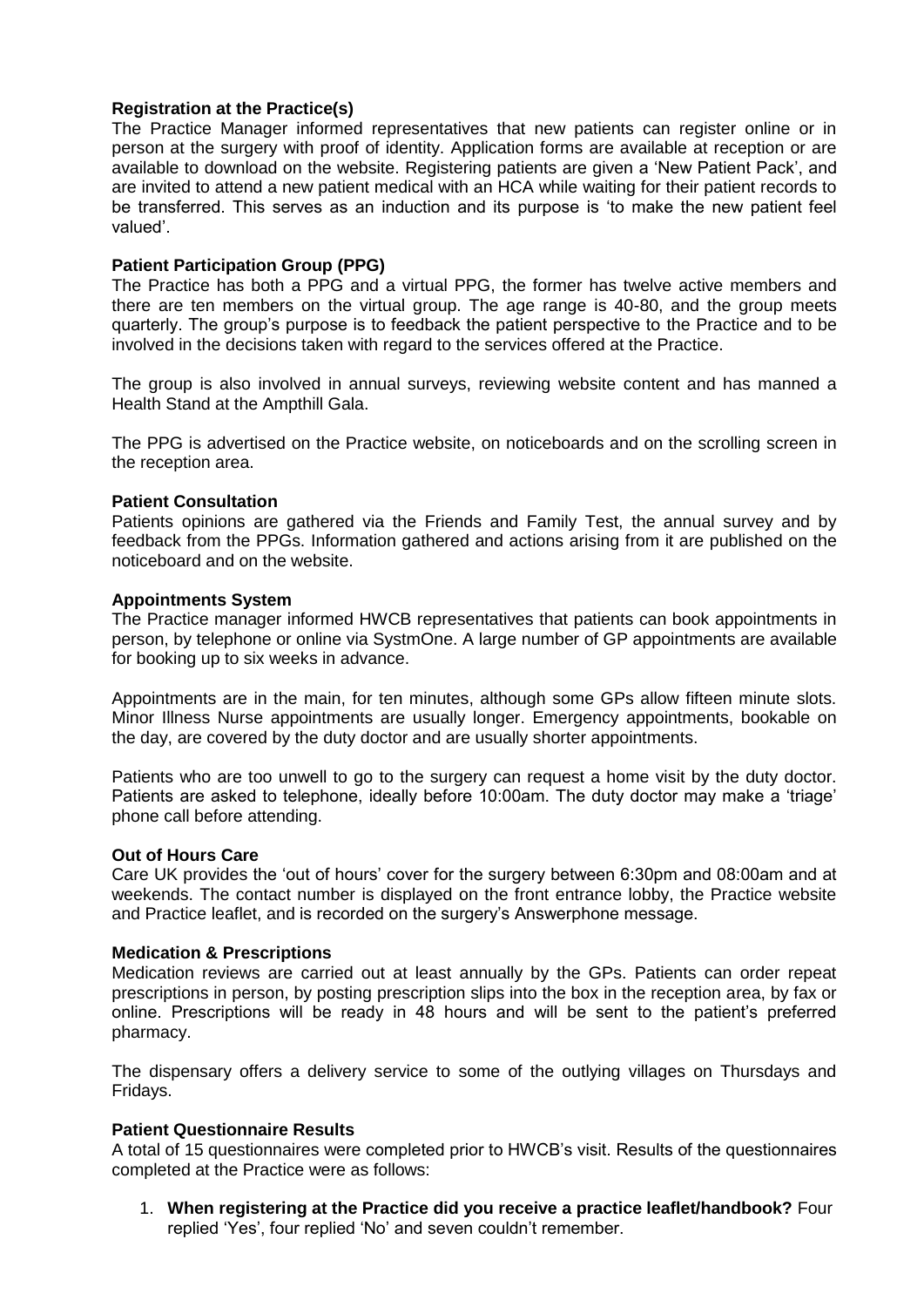- 2. **Did you find it easy to register at the Practice?** Eight said 'Yes', six said 'No' and one did not answer.
- 3. **Do you know if the surgery has a Patient Participation Group (PPG)?** Eight said 'Yes', six said 'No' and one skipped the question.
- 4. **Are you a member of the PPG?** Two respondents are, thirteen are not.
- 5. **How do you book appointments at the surgery?** (tick all that apply) Two only use the telephone, two only book in person and three only book online. Three use a combination of all three methods, two use the telephone and online, two use the telephone and in person booking, and one books online or in person.
- 6. **Are there appointments available in unsociable hours?** (e.g. before 8am or after 6:30 pm) – One person said 'Yes', five said 'No' and nine did not know.
- 7. **Can you get an appointment when you need one?** Ten replied 'Yes', two said 'No' and three did not answer the question.
- 8. **Do you receive a reminder text message about your appointment on your mobile?** – Three said that they did, nine said they did not, two said they don't have a mobile and one skipped the question.
- 9. **When booking an appointment are you given a choice of Health Professional?** Thirteen said 'Yes', and two said 'No'.
- 10. **What choice of Health Professional are you offered?** Four were offered a choice of MI Nurse, GP or HCA, six were offered GP or MI Nurse, four were only offered a GP and one did not answer.
- 11. **Do you know what the surgery opening times are?** Twelve said 'Yes', two said 'No' and one did not answer.
- 12. **What do you do if you need out of hours care?** There were twelve responses, seven would phone the surgery and/or the out of hour's number, three said they had no need of the service, one would go to A&E and one would dial 999.
- 13. **Do you feel you have enough time with the GP, Nurse or Healthcare Assistant to discuss your issues?** – All fifteen respondents said 'Yes'.
- 14. **Do you feel the GP, Nurse or Healthcare Assistant listens to you and considers your opinion?** – Fourteen said 'Yes' and one was not sure.
- 15. **Are staff (Reception /Practice Manager) at your surgery helpful and understanding?** – Fourteen said 'Yes', one skipped the question.
- 16. **Would you recommend your surgery to other people?** Fourteen said 'Yes', one said 'No'.
- 17. **Do you know how to make a complaint about the surgery?** Ten said 'Yes', five said 'No'.

#### **Interaction between Patients and Staff**

HWCB representatives observed interactions between patients and staff, both administrative and clinical, and saw that all of these were carried out in a courteous, professional and friendly manner'. Representatives also observed and overheard one receptionist, while answering a telephone call from a patient, alerting the patient to the fact that confidentiality could not be guaranteed due to the fact that the call was being taken in the open reception area.

#### **Clinical and non-clinical staff**

HWCB Representatives were able to speak to several members of staff during the visit. All members of staff spoken to expressed the feeling that they were part of a cohesive and well-led team, delivering the best service possible for the patients. All said that they enjoyed working there, and one member iterated '*After 24 years, if I didn't enjoy it I wouldn't still be here!'* Other comments, from several members of staff highlighted that *'We're always re-assessing our working practices to ensure we deliver the best service'* and *'we get very good feedback from our patients.'*

#### **Concerns/Complaints Procedure**

The Practice scored four out of five on HWCB's Mystery Shopper report 'Investigating the Complaints Process – General Practice' earlier last year, and representatives are pleased to report that remedial action was taken and that the Practice now scores five out of five.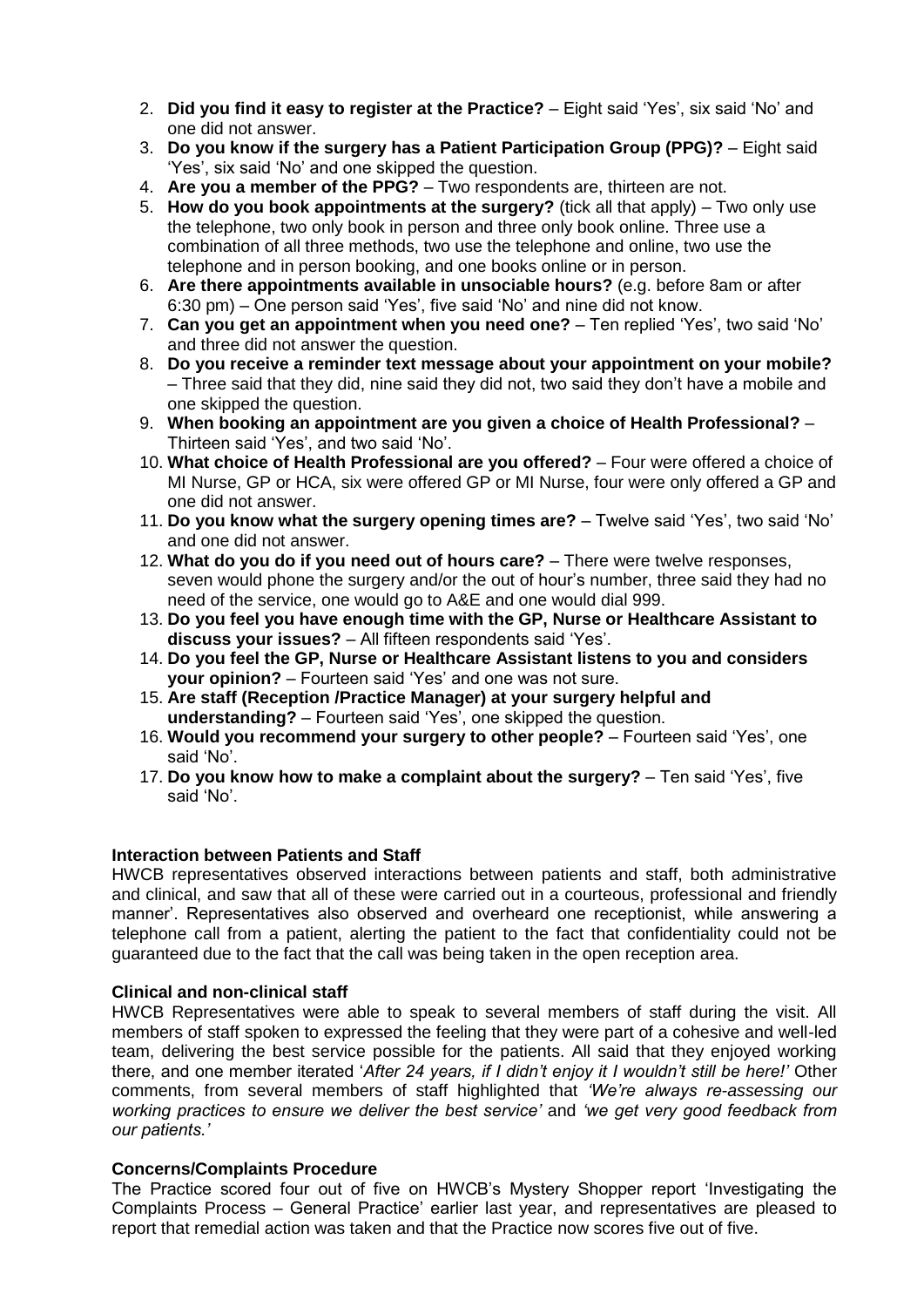

#### **Additional Findings**

The overall impression gained by HWCB representatives was of a dynamic, well-run, caring Practice which has the best needs of its' patients at the forefront of its' 'modus operandi.'

During the visit, HWCB representatives were treated in a friendly and very helpful manner.

#### **General comments received from patients included:**

*'Never needed to make a complaint'*

*'It is important to me to be able to book ahead for routine appointments so I can plan these around work commitments. I can do this online though often hard to see the GP of my choice who probably gets booked as is popular.'*

*'It is alleged or revealed by desk staff that the online system in being abused by patients booking two or three slots to be used or not at their choice. This could easily be stopped by blocking multiple appointments when only one is needed.'*

*'I feel that some GPs don't listen. Lax care has caused kidney damage in my youngest child which could have been prevented. My oldest child was misdiagnosed with blepharitis when she had orbital cellulitis - fortunately I didn't trust the GP diagnosis and took her to A &E'*

*'It is difficult to get an appointment with a female doctor. It took us 8 days a few weeks ago.'*

*'I and my wife have been patients for 20 years and hold Houghton Close surgery and staff in high regard'*

*Majority of my appointments are made online can be frustrating at times when you can't get to see a particular doctor*

### **Recommendations**

The Practice website, on the page of 'Useful Contacts' does not show the telephone number of Healthwatch Central Bedfordshire. It does contain a link to a 'Healthwatch' website, which is the homepage for Healthwatch England. HWCB recommends that the link be changed to direct patients to the Healthwatch Central Bedfordshire homepage [www.healthwatch](http://www.healthwatch-centralbedfordshire.org.uk/)[centralbedfordshire.org.uk](http://www.healthwatch-centralbedfordshire.org.uk/) and that the HWCB telephone number be included in the Useful Numbers list – 0300 303 8554

Finally, Healthwatch Central Bedfordshire recommends that this report is shared with the patients and staff (clinical and non-clinical) of the Practice and to advise that if they should wish to contribute any additional comments about the report, to contact Healthwatch Central Bedfordshire direct.